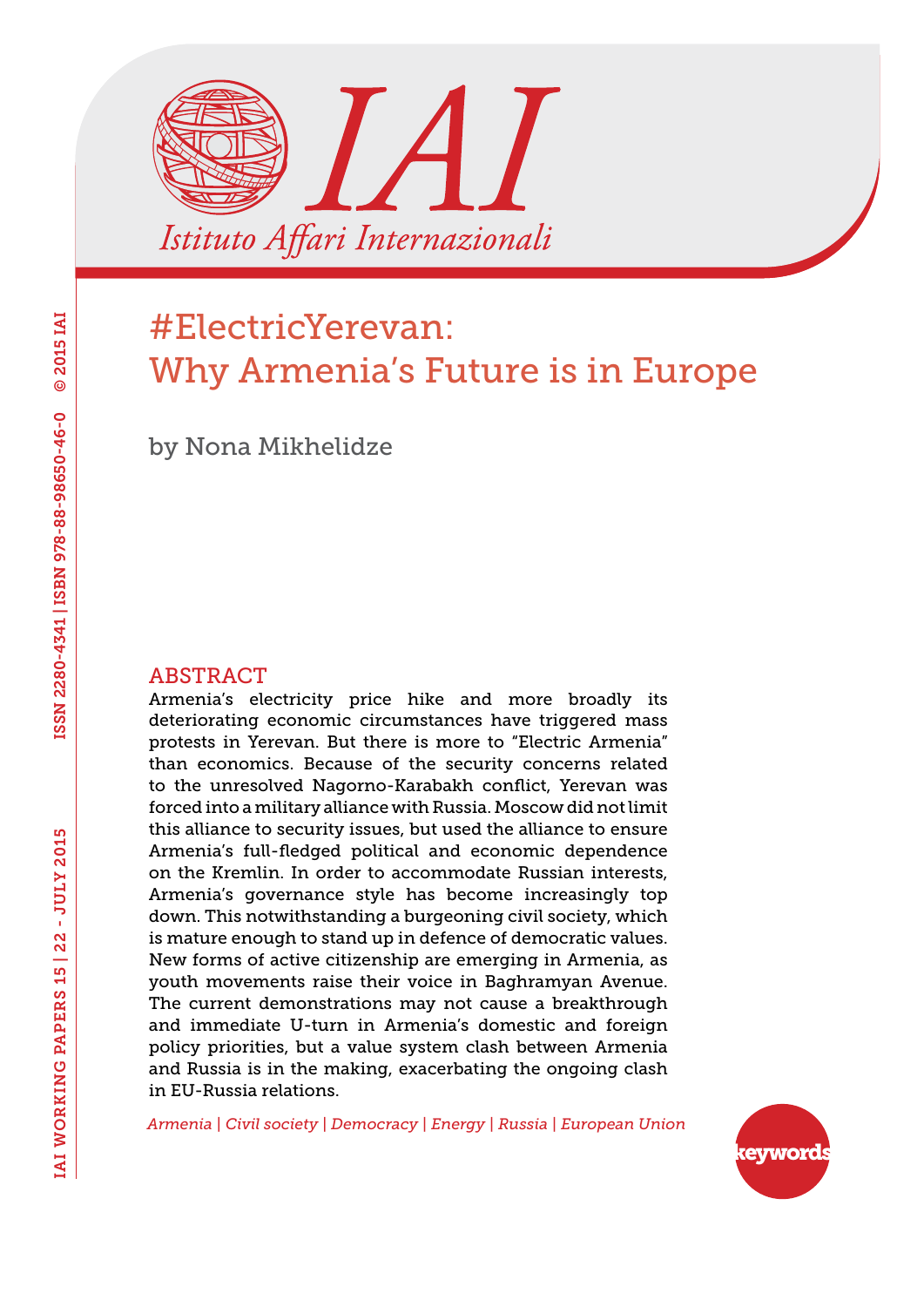### #ElectricYerevan: Why Armenia's Future is in Europe

by Nona Mikhelidze\*

#### Introduction

"Free and independent Armenia. We are the decision makers." With this slogan and a demand to reverse the latest decision to increase electricity prices, thousands of Armenians (mostly youth) are protesting in the capital city of Yerevan. But also in Gyumri, Vanadzor, Ashtarak, Sisian, Alaverdi, Kapan, Spitak and elsewhere. People are shouting: "No to theft!"<sup>1</sup>

The request for a price increase, the third in less than two years, came from the Electric Network of Armenia (ENA), a subsidiary of the Russian company Inter RAO UES, headed by Igor Sechin, a close ally of the Russian President Vladimir Putin. For Armenia, with one-third of the population living in poverty, $2$  it is a hard hit.

Local police responded to the protests with repression. They dispersed the demonstrators with water hoses and arrested 250 people (later released). As a consequence, on June 27, Armenian President Serzh Sargsyan said his government would take upon itself the "burden of the increased prices" until an independent audit determines whether the planned price increase by the Russian-owned electricity company is justified.<sup>3</sup> He proposed further to establish an intergovernmental Russian-Armenian commission in order to investigate the financial situation of ENA. However, the demonstrators dismissed the proposal since it would simply mean passing the burden from ratepayers to taxpayers.

<sup>1</sup> Marianna Grigoryan, "Armenia: ElectricYerevan Powers Protests in the Regions", in *EurasiaNet's Weekly Digest*, 2 July 2015, <http://www.eurasianet.org/node/74116>.

<sup>2</sup> See the United Nations website: *Millennium Development Goals Indicators*, [http://mdgs.un.org/](http://mdgs.un.org/unsd/mdg/Data.aspx) [unsd/mdg/Data.aspx](http://mdgs.un.org/unsd/mdg/Data.aspx).

<sup>3</sup> "Armenian Protesters Defy Police Warning to Disperse", in *Radio Free Europe/Radio Liberty*, 28 June 2015, <http://www.rferl.org/content/article/27098665.html>.

<sup>\*</sup> Nona Mikhelidze is senior fellow at the Istituto Affari Internazionali (IAI).

<sup>.</sup> Paper prepared for the Istituto Affari Internazionali (IAI), July 2015.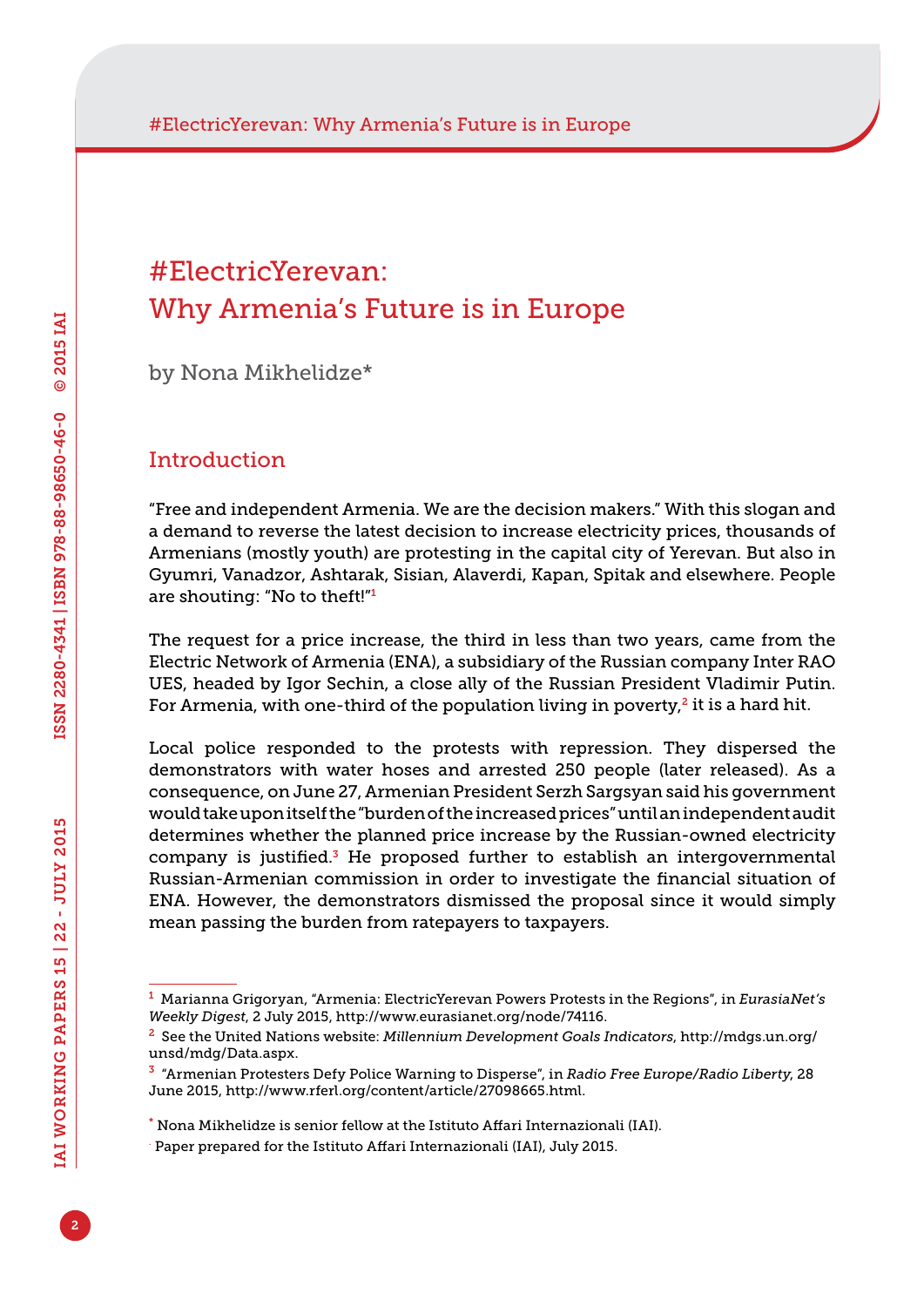Resolving the issue will be a challenging task for the national authorities. The people's dissatisfaction has deep roots. It is partly related to the government's social policy and partly to its foreign policy choices. According to a poll of the *Caucasus Barometer*, in 2013 65 percent of Armenians distrust their parliament and 57 percent of them the president.<sup>4</sup> Yet the protests reveal another important fact: Armenian civil society exists; it is developing and vibrant. The youth movement is growing and signalling that important decisions about their future cannot be taken without them.

Within this context, Russia declared it was keeping a close eye on the Armenian events and the European Union (EU) called for a dialogue between state authorities and civil society.<sup>5</sup> The questions that emerge are: what are the causes and main driving factors in the Armenian unrest? Is the post-Soviet space witnessing another revolution? How will Russia react and what is a take-away for the EU?

### 1. The causes and driving factors of the Armenian protests

While the price increases are triggering protests, they also represent an undercurrent of mass dissatisfaction with the country's political system and are only the latest manifestation of a growing youth movement in Armenia. Discontent with Russian policy and its double standards in the South Caucasus is mounting in Yerevan. In particular, the asymmetric relation between the two has turned to be one of the driving forces of the protests.

After the dissolution of the Soviet Union, Armenia, like other Soviet Socialist Republics, became a Newly Independent State. Yet in the last two decades, it has turned into Russia's post-Soviet colony. A clear manifestation of this was when Russian President Vladimir Putin forced his Armenian counterpart Serzh Sargsyan to renounce signing the Association Agreement with the European Union (EU) in favour of joining the Eurasian Economic Union (EEU) instead. The decision was made despite the fact that Armenian authorities declared that Armenia's entrance into the EEU would inevitably cause enormous problems to the economy because of the structural differences between the two.<sup>6</sup> Yerevan sacrificed four years of difficult negotiations with the EU in favour of the EEU. However, Armenia was not rewarded for this "choice." Quite the contrary.

<sup>4</sup> "Opinion Poll: Level of Trust towards Different Political Institutions", in *Caucasus Analytical Digest*, No. 74 (30 June 2015), p. 5-6, [http://www.css.ethz.ch/publications/DetailansichtPubDB?rec\\_](http://www.css.ethz.ch/publications/DetailansichtPubDB?rec_id=3331) [id=3331.](http://www.css.ethz.ch/publications/DetailansichtPubDB?rec_id=3331)

<sup>5</sup> European Union Delegation to Armenia, *Local EU Statement on recent clashes between protestors and police in the Republic of Armenia*, Yerevan, 23 June 2015, [http://eeas.europa.eu/delegations/](http://eeas.europa.eu/delegations/armenia/documents/news/20150623_local_eu_statement_on_recent_clashes_between_protestors_and_police_in_armenia_en.pdf) [armenia/documents/news/20150623\\_local\\_eu\\_statement\\_on\\_recent\\_clashes\\_between\\_](http://eeas.europa.eu/delegations/armenia/documents/news/20150623_local_eu_statement_on_recent_clashes_between_protestors_and_police_in_armenia_en.pdf) [protestors\\_and\\_police\\_in\\_armenia\\_en.pdf.](http://eeas.europa.eu/delegations/armenia/documents/news/20150623_local_eu_statement_on_recent_clashes_between_protestors_and_police_in_armenia_en.pdf)

<sup>6</sup> Emil Danielyan, "PM cites another hurdle to Armenian entry into Russian bloc", in *Radio Free Europe/Radio Liberty*, 4 February 2013, [http://www.azatutyun.am/content/article/24892837.html.](http://www.azatutyun.am/content/article/24892837.html)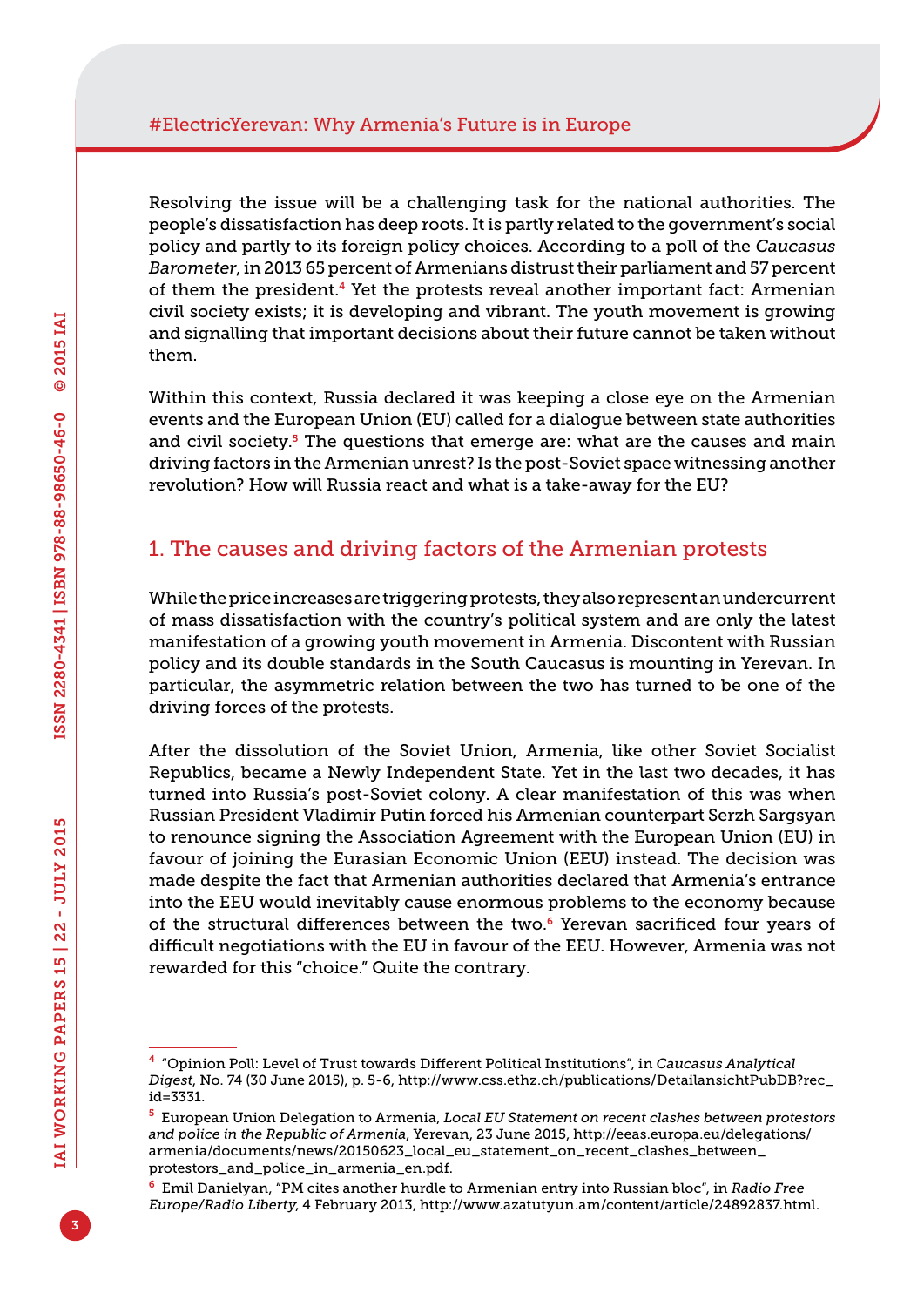According to an Armenian political scientist, despite "the 'strategic partnership' and 'brotherhood' narratives, Armenian households pay the highest electricity fees in the post-Soviet space, and household gas prices exceed even the costs paid by consumers in Ukraine."<sup>7</sup> In fact, a report published by Inter RAO UES itself revealed that the company's earnings from Armenia were 104 million dollars for the first quarter of 2015, compared to 60 million in the first quarter of 2014.<sup>8</sup> Despite Armenians' huge spending on electricity and a 10-year 45-million dollars loan issued to ENA in 2009 by the European Bank for Reconstruction and Development (EBRD), the ENA offers poor services and frequent power cuts.<sup>9</sup> Furthermore, local mass media talk about the numerous financial abuses by senior managers of the ENA, including unjustified spending on luxury houses and cars.<sup>10</sup> In addition, Transparency International has confirmed that the company's management of the revenues is largely non-transparent. The ENA operates also the Metsamor nuclear plant (producing about 40 percent of the electricity generated in Armenia) and the Hrazdan thermal power plant. This latter has been expanded by the Russian Gazprom.<sup>11</sup>

Over the years, "all Armenian presidents have sold their country piece by piece to Russia."12 Beyond electricity, Armenia is completely dependent on Russia also in the gas sector. Gazprom is the only supplier of gas to Gazprom Armenia (owned by Russians). In 2013, the company increased gas tariffs for Armenians raising them to 270 dollars per 1000 cubic meters.<sup>13</sup> Despite lengthy negotiations between Russia and Armenia, the supplier did not change its decision.<sup>14</sup> On June 2015, Gazprom took control over the Armenian section of an Iranian gas pipeline, the only alternative source to Russian gas in Armenia.<sup>15</sup> Furthermore, Moscow controls the Armenian railway network as well as significant parts of the Armenian telecommunications network.

<sup>14</sup> Ibid.

<sup>7</sup> Ron Synovitz, "Russian 'profiteering' at heart of Armenian power protest", in *Radio Free Europe/ Radio Liberty*, 24 June 2015, [http://www.rferl.org/content/article/27091644.html.](http://www.rferl.org/content/article/27091644.html)

<sup>8</sup> Inter RAO UES, I*nter RAO Group Announced Consolidated IFRS Financial Results for the First Quarter of 2015*, 28 May 2015, [https://www.interrao.ru/en/news/company/?ELEMENT\\_ID=4503.](https://www.interrao.ru/en/news/company/?ELEMENT_ID=4503)

<sup>9</sup> Ron Synovitz, "Russian 'profiteering' at heart of Armenian power protest", cit.

<sup>10</sup> Richard Giragosian, "Armenia: approaching the precipice", in *ECFR Commentaries*, 26 June 2015, [http://www.ecfr.eu/article/commentary\\_armenia\\_approaching\\_the\\_precipice](http://www.ecfr.eu/article/commentary_armenia_approaching_the_precipice).

<sup>11</sup> Ron Synovitz, "Russian 'profiteering' at heart of Armenian power protest", cit.

<sup>&</sup>lt;sup>12</sup> Amanda Paul interview with Elena Ostapenko, "Все президенты Армении отдавали свою страну России по частям" (All Armenian Presidents have sold their country piece by piece to Russia), in *<1news.az>*, 3 July 2015, [http://www.1news.az/interview/20150703011222796.html.](http://www.1news.az/interview/20150703011222796.html)

<sup>13</sup> David Hovhannisyan, "100 Days: The Foreign Policy Dimension", in *Caucasus Analytical Digest*, No. 53-54 (17 July 2013), p. 23-26, [http://www.css.ethz.ch/publications/DetailansichtPubDB?rec\\_](http://www.css.ethz.ch/publications/DetailansichtPubDB?rec_id=2627) [id=2627.](http://www.css.ethz.ch/publications/DetailansichtPubDB?rec_id=2627)

<sup>15</sup> Giorgi Lomsadze, "Is the Yerevan Protest Risky for Russia?", in *Tamada Tales* | EurasiaNet blog, 24 June 2015, <http://www.eurasianet.org/node/74006>.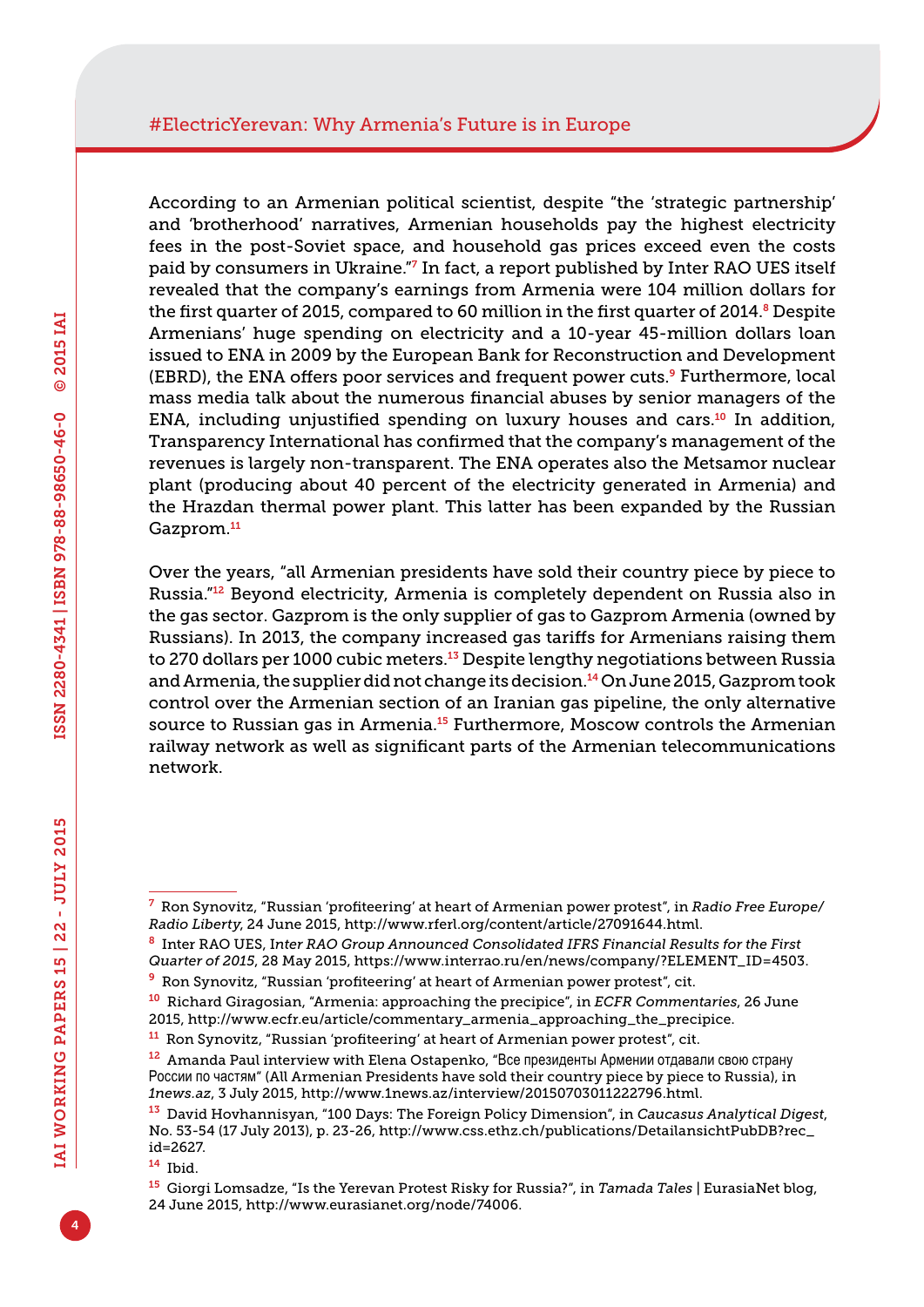Some local political analysts accuse the government of President Sargsyan of supporting the business interests of Russian state-owned companies in Armenia over those of the people. They believe that by doing so officials are further detaching the country from European values and creating enormous challenges in relations with the "civilised world."<sup>16</sup> Similarly, the protesters on Baghramyan Avenue believe that the price increases are due to corruption. Many demonstrators say they are suffering from the corruption of oligarchs entrenched in the national political system as well as in Russian enterprises. And now all understand that "the post-Soviet system in Armenia, which by itself represents the Russian-style system of vertical corruption, does not work anymore."<sup>17</sup>

In addition to electricity and gas dependence, Armenia is economically dependent on Russia and its currency is tied to the Russian rouble. Because of the drop in oil prices and western sanctions on Russia, the recession in the Russian economy has caused problems also for Armenia. The local currency, the *dram*, has suffered a 15 percent drop in value and the economy has witnessed a sharp decline.<sup>18</sup> Furthermore, Armenian emigrants working in the Russian Federation and sending home remittances are suffering from the current Russian economic difficulties. Indeed Armenian remittances are down by some 40 percent since the start of the 2015.19 Thus, the Russian market has turned out to be less attractive for the Armenian labour force. According to Stepan Grigoryan, after Armenia entered the Eurasian Economic Union, the country witnessed a 15-20 percent drop in production and trade volume and a fall in foreign direct investments (FDI).20 This is because Armenia had to raise import and export tariffs to match those of fellow EEU members Russia, Kazakhstan and Belarus. This has surely affected negatively Armenia's trade relations with other economic partners (especially EU Member States). Bringing Armenia's economy closer to Russia's worsened the country's socio-economic situation. "It was clear that it would have caused a public reaction. Youth are the most sensitive part of the society; they were first to realise that in such a situation they do not have a prospective," declared the analyst. $^{21}$ 

<sup>&</sup>lt;sup>16</sup> David Shanazaryan, "The RA government authorities defended the interests of the Russian corrupted system", in *<Aravot.am>*, 24 June 2015, <http://en.aravot.am/2015/06/24/170765>.

<sup>17</sup> Marianna Grigoryan, "Armenia: Can the Protests Bring Change?", in *EurasiaNet's Weekly Digest*, 29 June 2015, <http://www.eurasianet.org/node/74071>.

<sup>18</sup> Armine Sahakyan, "Russia's colonialist mentality lives on in Armenia", in *KyivPost*, 26 June 2015, [http://www.kyivpost.com/opinion/op-ed/armine-sahakyan-russias-colonialist-mentality](http://www.kyivpost.com/opinion/op-ed/armine-sahakyan-russias-colonialist-mentality-lives-on-in-armenia-392052.html)[lives-on-in-armenia-392052.html](http://www.kyivpost.com/opinion/op-ed/armine-sahakyan-russias-colonialist-mentality-lives-on-in-armenia-392052.html).

<sup>19</sup> Richard Giragosian, "Armenia: approaching the precipice", cit. See also World Bank, "Migration and Remittances: Recent Developments and Outlook", in *Migration and Development Briefs*, No. 24 (13 April 2015), [http://siteresources.worldbank.org/INTPROSPECTS/](http://siteresources.worldbank.org/INTPROSPECTS/Resources/334934-1288990760745/MigrationandDevelopmentBrief24.pdf) [Resources/334934-1288990760745/MigrationandDevelopmentBrief24.pdf](http://siteresources.worldbank.org/INTPROSPECTS/Resources/334934-1288990760745/MigrationandDevelopmentBrief24.pdf).

<sup>&</sup>lt;sup>20</sup> Stepan Grigoryan interview with Koba Bendeliani, "Somkhebma sulelebivith davujereth Moskovs da Evraziul Kavshirshi Gavtsevriandith" [We, Armenians trusted Russia like fools and joined the Eurasian Economic Union], in *Interpressnews*, 26 June 2015, [http://www.](http://www.interpressnews.ge/ge/interviu/336241-) [interpressnews.ge/ge/interviu/336241](http://www.interpressnews.ge/ge/interviu/336241-)-.

<sup>21</sup> Ibid.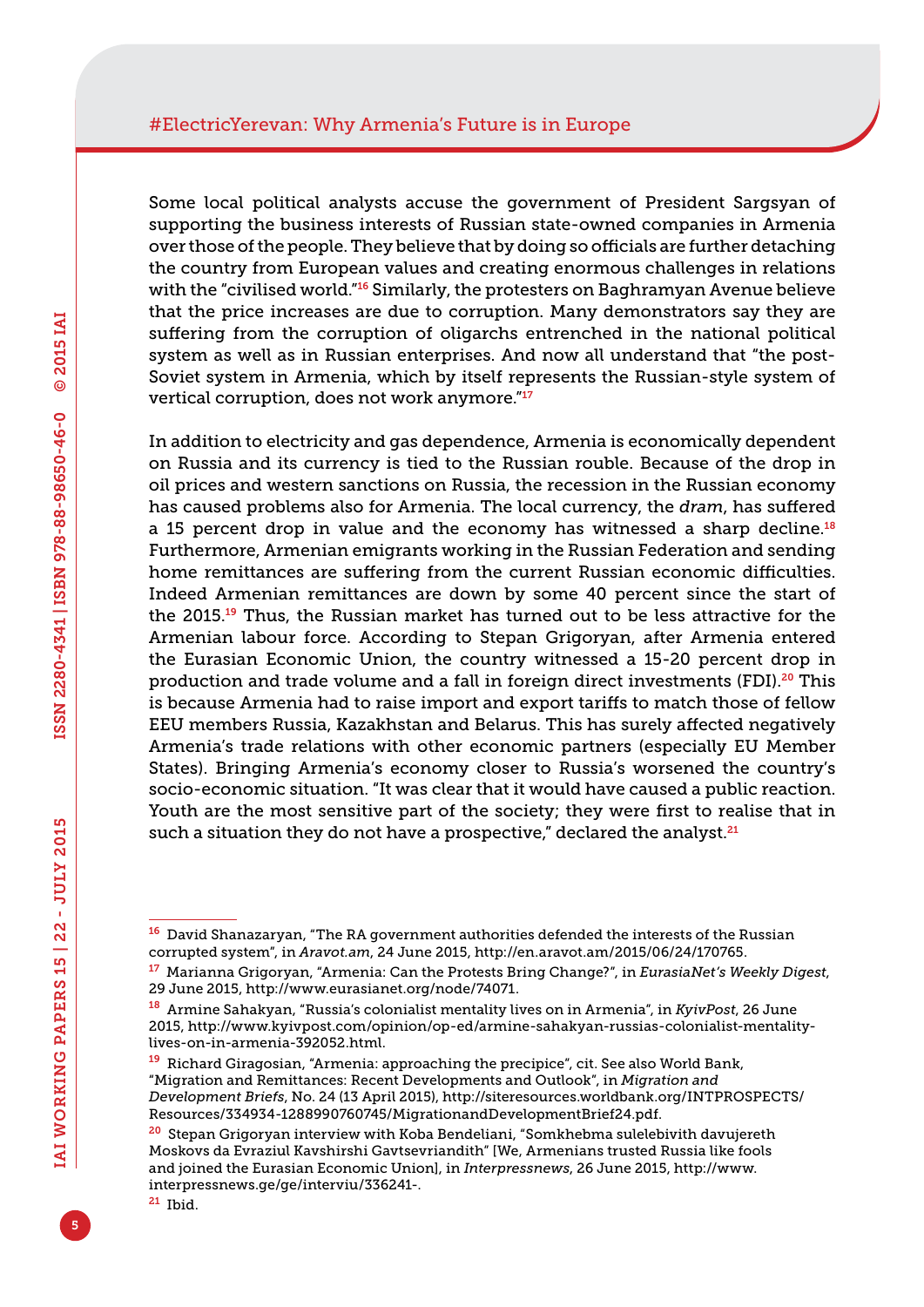There have been two other developments causing Armenian dissatisfaction with Russia. First, in the summer of 2013 Moscow signed an arms deal with Azerbaijan (with whom Armenia has a conflict over Nagorno-Karabakh) becoming the preeminent arms supplier for Baku. Second, on January 2015 a Russian soldier killed seven members of an Armenian family in Gyumri (the city where the Russian military base is located). Initially, the Kremlin refused to let Yerevan try the solder, yet in view of the protests Moscow decided to transfer the criminal case to the Investigative Committee of Armenia.<sup>22</sup>

Last, but by no means least, is Armenia's political dependence on the Kremlin. The perception among the society is that any kind of power change or appointment to high level government posts can occur only after receiving Moscow's blessing. The best evidence of this practice is the pre- or post-electoral visits of Armenian politicians to Russia. "Those who are granted a meeting with the 'tsar' (and probably negotiate with him successfully) become, obviously, the lead candidates and/or acquire *carte blanche*."<sup>23</sup>

Summing up, the immediate cause of the protests in Armenia was the increase of electricity prices and more broadly the deteriorating economic circumstances in the country due to the corrupt political system as well as the economic recession in Russia. However, there is more to "Electric Armenia" than economics. Because of the security concerns related to the unresolved Nagorno-Karabakh conflict, Yerevan was forced to opt for a military alliance with Russia. Unfortunately Moscow did not limit this alliance to military issues, rather it used it to entrench Yerevan's political and economic dependence on the Kremlin. In order to accommodate Russian interests, the governance style of the Armenian authorities has become increasingly top down in a reality where the new generation of civil society is mature enough to stand up in defence of democratic values.

#### 2. Russia keeping a close eye on Armenia

The Kremlin's greatest fear is a new Euromaidan and an overthrow of the Armenian government. This would be yet another precedent of a regime change through peaceful protest in the region, inviting ordinary Russians to reflect on similar possibilities in their country. In order to prevent another Ukraine in Russia's "near abroad," Putin is likely to use all its soft and hard power resources. The latter can be easily arranged as Russia has a military base in the Armenian city of Gyumri. As for an ideological war, at the Army 2015 forum, Russian Defence Minister Sergei

<sup>22</sup> "Russian Soldier Will Be Tried In Armenia, Reportedly By Russian Court", in *Radio Free Europe/ Radio Liberty*, 13 July 2015,<http://www.rferl.org/content/article/26803699.html>.

<sup>&</sup>lt;sup>23</sup> Mikhayel Hovhannisyan, "Armenia and Europe: Can a Country Simultaneously Strengthen Autocracy, Deepen Its Ties with Russia, and Become European?", in *Caucasus Analytical Digest*, No. 53-54 (17 July 2013), p. 27-31, [http://www.css.ethz.ch/publications/DetailansichtPubDB?rec\\_](http://www.css.ethz.ch/publications/DetailansichtPubDB?rec_id=2627) [id=2627.](http://www.css.ethz.ch/publications/DetailansichtPubDB?rec_id=2627)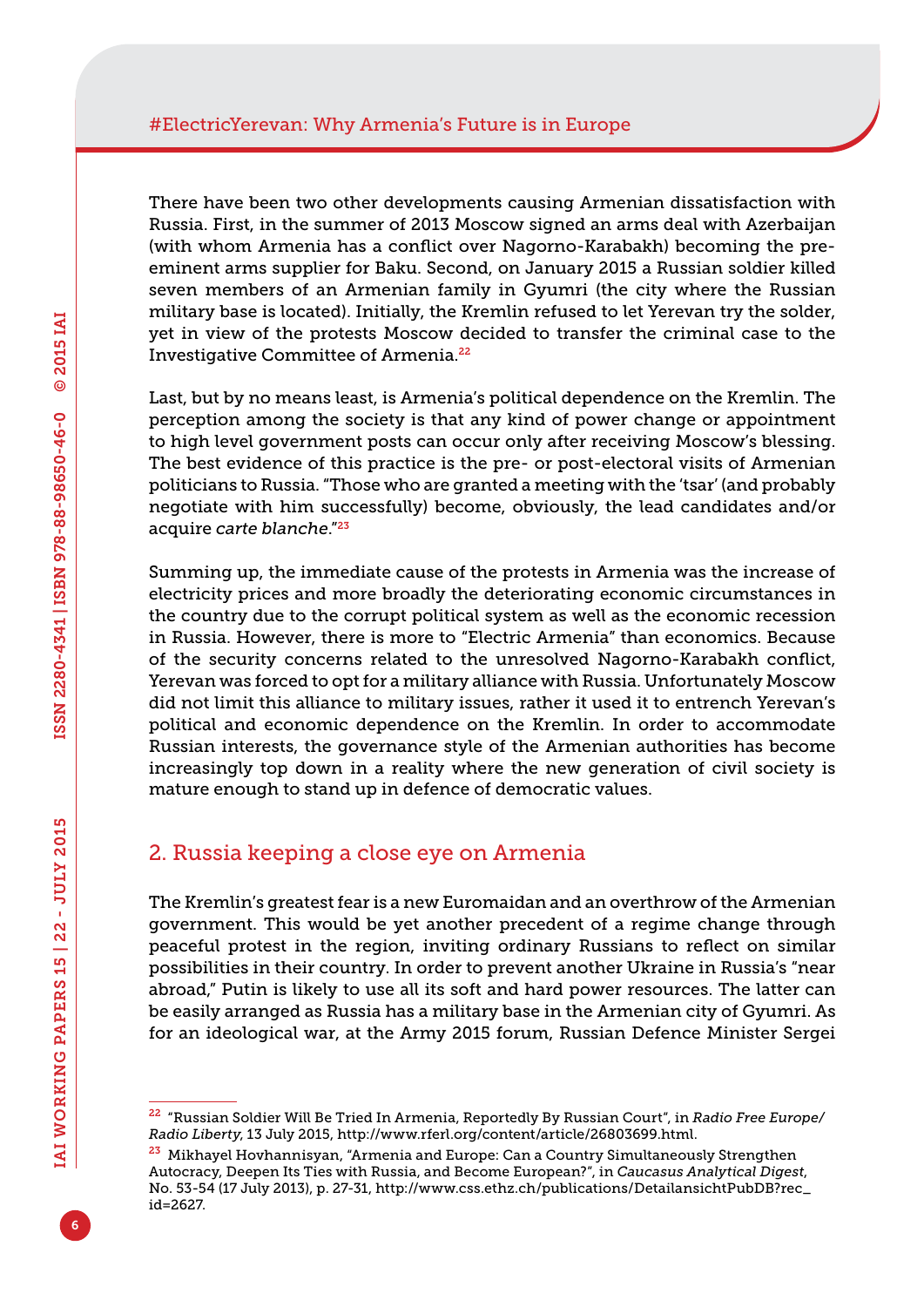Shoigu said his ministry plans to commission research on "colour revolutions and society." "We do not have the right to repeat the collapses that occurred in 1991 and 1993 […] We must understand how to prevent that and how to educate our youth so that they move in the right direction; one that will provide for the continued peaceful, progressive movement of the country," Shoigu stated. This coincided with President Vladimir Putin calling for a referendum to be held in Moscow on restoring the monument to Felix Dzerzhinsky (the founder and head of the Cheka – the bloody secret services of the Communist regime) on Lubyanskaya Ploshchad.<sup>24</sup>

Thus the Kremlin is preparing to avoid "colour revolutions" at home and in the neighbourhood by all means at its disposal. And once it convinces itself that the West is orchestrating the revolt in the streets of Yerevan (and then maybe in Moscow) dramatic developments cannot be excluded. The Kremlin already declared that the US is preparing another illegal coup in Armenia. A Russian news programme was actively promoting the idea that the organisers of the protests in Yerevan are "incited by some nongovernmental organisations [...] most of which live off of grants from the United States.<sup>"25</sup> Furthermore, according to the same programme, the demonstrators are rather aggressive and refuse dialogue with President Serzh Sargsyan.<sup>26</sup>

The first deputy head of the State Duma Committee on Nationalities Valery Rashkin believes the US tries to alienate Russia from its close allies – Armenia and Belarus  $-$  by organising violent coups.<sup>27</sup> Member of the Duma Committee for International Affairs, Alexander Babakov, suggested that US Assistant Secretary of State Victoria Nuland's February 2015 visit to Armenia could be connected to the current events in Yerevan.<sup>28</sup> With US assistance, local NGOs are trying to mobilise Armenian public opinion against Russia, argued Konstantin Kosachev, the head of the Federation Council Committee on International Affairs.<sup>29</sup>

Russian political analysts share the official narrative and are quick to blame the West for ordering mass protests in the South Caucasus. "This attack on Yerevan was expected as a reaction to its rejection of a semi-colonial Association Agreement with the EU and its joining the Eurasian Economic Union […] Most likely there are many fighters from Ukraine among the demonstrators and they are being managed by an external headquarters run by the same political technologists that ran Kyiv's

<sup>28</sup> Ibid.

<sup>29</sup> Ibid.

<sup>24</sup> Alexander Golts, "Russia's Top Brass Preparing to Battle Dissent", in *The Moscow Times*, 29 June 2015,<http://www.themoscowtimes.com/opinion/article/524619.html>.

<sup>25</sup> See the programme "Вести в 20:00" (News at 20:00), in *Russia-1 Channel* (formerly RTR Vesti), 23 June 2015, <http://youtu.be/c54Sz4sMUzQ>.

<sup>26</sup> Ibid.

<sup>&</sup>lt;sup>27</sup> Tatiana Baykova, "Депутаты советуют властям Армении выслать посла США из страны" [Deputies advised Armenian authorities to send the US ambassador out of the country], in *Izvestia*, 25 June 2015,<http://izvestia.ru/news/588103>.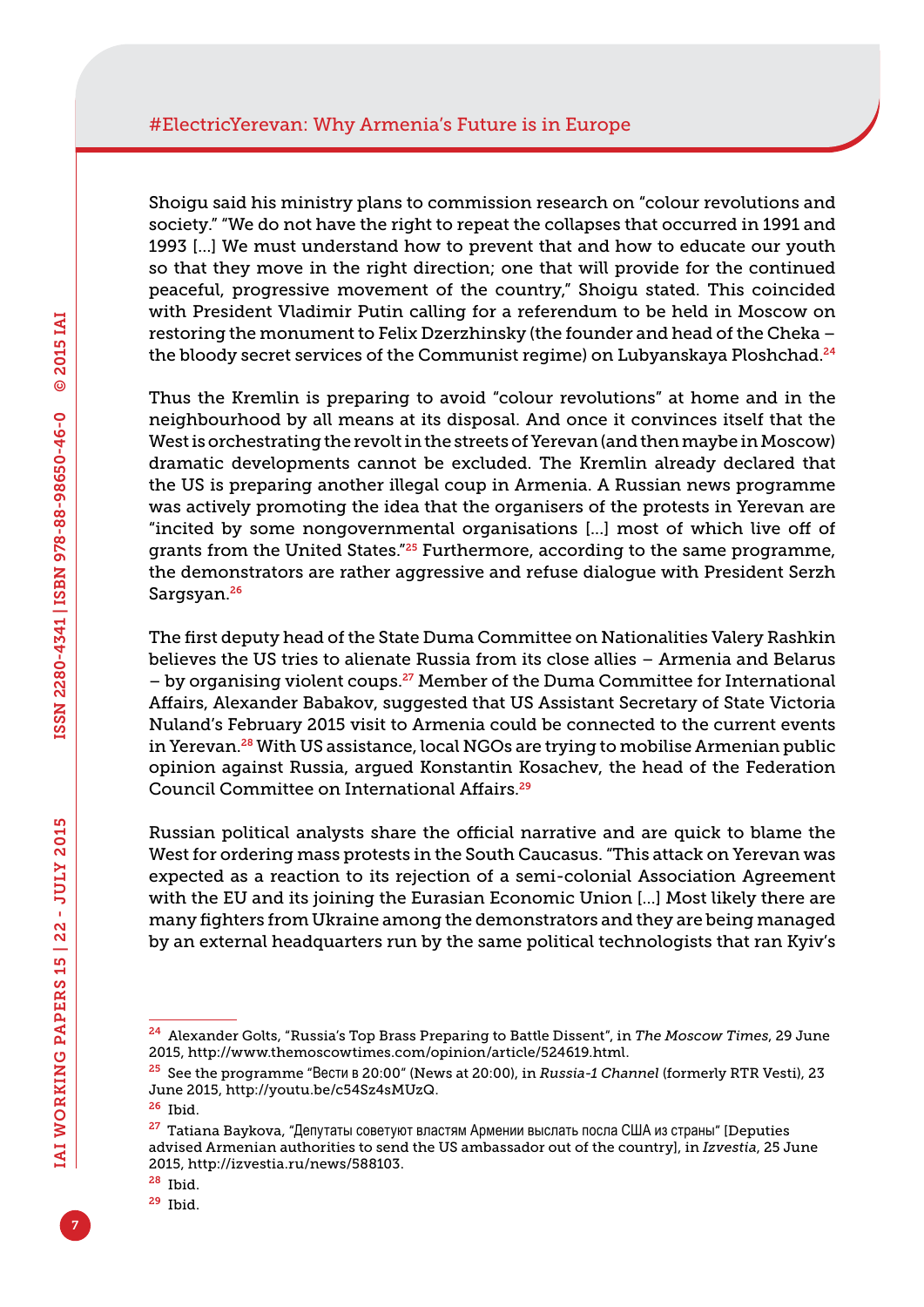Maidan," the Russian political analyst Segey Markov writes on Facebook.<sup>30</sup> However, there are some others warning that to reduce everything to the ill intention of the US, NATO, or the EU is an enormous mistake and it would only harm Russian interests in the post-Soviet space and in particular in Armenia.<sup>31</sup> But as Brian Whitmore notes, the Kremlin just does not understand the concept of civil society or is unwilling to accept the existence of it. $32$  That is why it always demonises the West and views all social protests through conspiracy theories and a geopolitical prism. Meanwhile, an information war has begun and, as the Ukrainian case shows, countering Russian media and state propaganda will be the most challenging task for Armenians.

#### 3. A new generation of Armenian civil society

As mentioned in 2013 Armenia was about to sign the Association Agreement with the EU. Yet it was forced to renounce and later to join the Eurasian Economic Union. This was a unilateral decision of the Armenian government. Yerevan never held a referendum on where the population saw its future: in the EU or in a Russiandominated union. Even if nobody protested loudly against the "choice" (because Russia is the only security guarantor for Armenia), the Armenian youth perceived it as an "act of surrender and submission […] rooted more in [their] insecurity, rather than security."33 That is why the EU's rhetoric that Armenia "chose" to be a member of the EEU and now Brussels needs to elaborate an alternative policy framework for Armenia is considered as a disappointment. It is hard to imagine that young Armenians protesting on Baghramyan Avenue can accept in the long run the value system proposed by Russian President Putin.

Armenians, like Ukrainians in 2013, are fighting for a better future. Even if the demonstrators hurried to proclaim that their protest movements had nothing to do with the Ukrainian Euromaidan, the motivations behind the protests suggest that similarities exist. One of them is the emergence of a new civil society, a much more vibrant one than it was 10 or 20 years ago. Like in Ukraine, a grassroots movement in Armenia is aimed at holding corrupt politicians accountable for their actions. Both Euromaidan and "Electric Armenia" call for more transparency and for sustainable democratic development through political and socio/economic reforms. Armenian slogans today recall those of Ukraine's Euromaidan two years ago.

<sup>&</sup>lt;sup>30</sup> Sergey Markov, "Армения. Волнения спровоцированы повышением цен на электричество, но это предлог …" (Armenia. The unrest provoked by rising prices for electricity, but it is an excuse), in *Facebook*, 23 June 2015, [https://www.facebook.com/sergey.markov.5/posts/678274678966867.](https://www.facebook.com/sergey.markov.5/posts/678274678966867)

<sup>31</sup> Sergey Markedonov, "What Armenians are protesting (and what they're not)", in *openDemocracy*, 24 June 2015, <https://www.opendemocracy.net/node/93842>.

<sup>32</sup> Brian Whitmore, "The Daily Vertical: Moscow Colors in Yerevan", in *The Power Vertical* | Radio Free Europe/Radio Liberty blog, 13 July 2015,<http://www.rferl.org/content/article/27092629.html>.

<sup>&</sup>lt;sup>33</sup> Richard Giragosian, "Armenia: approaching the precipice", cit.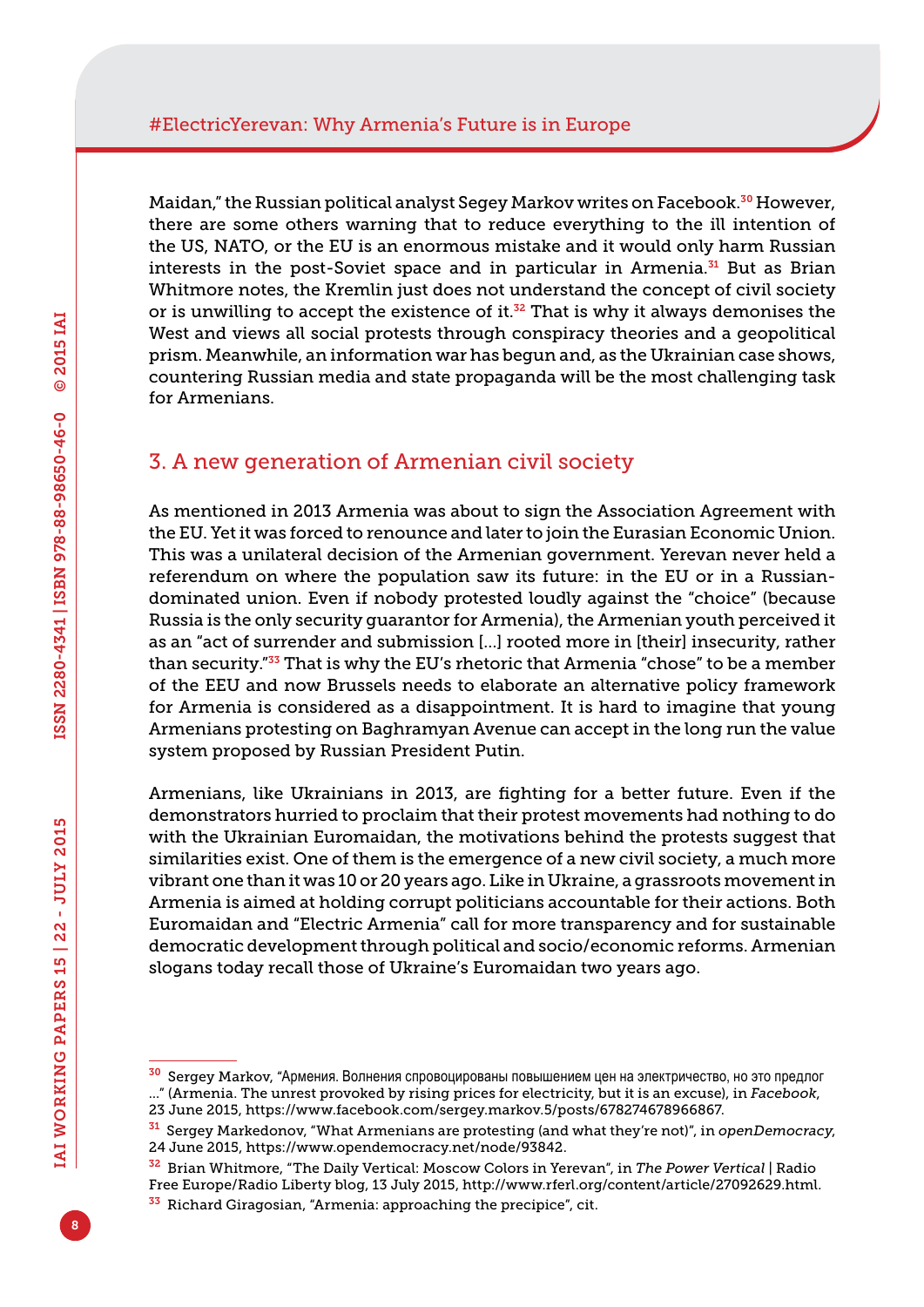The Hetq investigative journalism website published a collection of quotations from protesters under the heading "The voice of Armenia's new generation" demonstrating a new wave of civil action and thinking. Here are some of them: "I believe there is only one step needed to change the country [...] an active society must be formed. This, on its own, will lead to the solution of all problems." "There must be generational change […] We must make sure that legality takes precedence." "Armenia will change when the police department becomes a more humane institution." "School pupils must be instructed to be citizens of an independent country." "Serzh and his gang must be removed." "The first step to change Armenia is regime change. Then, we must be able to operate the electoral system in such a way that we can elect our government."34 These were the ideals that led Ukrainians to Maidan Square.

The current events reveal that contemporary Armenian civil society is not only about elite NGOs, but also about self-organised, grassroots movements. In order to gain legitimacy in the eyes of the population, these civic activists do not accept any form of funding from international donors. In order to avoid institutionalisation they are functioning on a case-by-case basis. Civic activism is spontaneous and powered by the social media.35 Grassroots groups have been active on ecological/ environmental issues, mainly to safeguard green spaces, preserve an architecturally valuable building area and fight against illegal construction. Examples include preserving an old open-air cinema amphitheatre from demolition and preventing a hydropower station from being constructed at a scenic waterfall site. Last year, grassroots groups conducted a "No to the Mandatory Law" campaign and forced the government to postpone the implementation of a new pension reform.

Also in this case the protests are largely organised through the social media. Apparently, there is no leader and opposition groups do not guide the movement. Demonstrations are dominated by youth in their 20s, which are as sceptical of the political opposition in their country as of the ruling political establishment. Thus, they cannot rely on local political forces. This is the weakness and at the same time the strength of the demonstrators. Without a political leader and/or organised group it is hard to imagine how these protests can be sustained. At the same time, by maintaining distance from the political establishment, the movement proves that its actions are genuine, demonstrating that civil society is courageous enough to fight alone for its rights and hope for real change.

The main take-away for the EU from these Armenian events is the emergence of a new generation of civil society, which could one day become a ruling political force in the country. Bearing this in mind, the question is how to support these

<sup>34</sup> "The Voice of Armenia's New Generation – Three Steps to Changing Armenia", in *<Hetq.am>*, 24 June 2015, <http://hetq.am/eng/news/61116>.

<sup>35</sup> Yevgenya Jenny Paturyan, "Armenian Civil Society: It is Not All about NGOs", in *Caucasus Analytical Digest*, No. 73 (26 May 2015), p. 2-5, [http://www.css.ethz.ch/publications/](http://www.css.ethz.ch/publications/DetailansichtPubDB?rec_id=3313) [DetailansichtPubDB?rec\\_id=3313.](http://www.css.ethz.ch/publications/DetailansichtPubDB?rec_id=3313)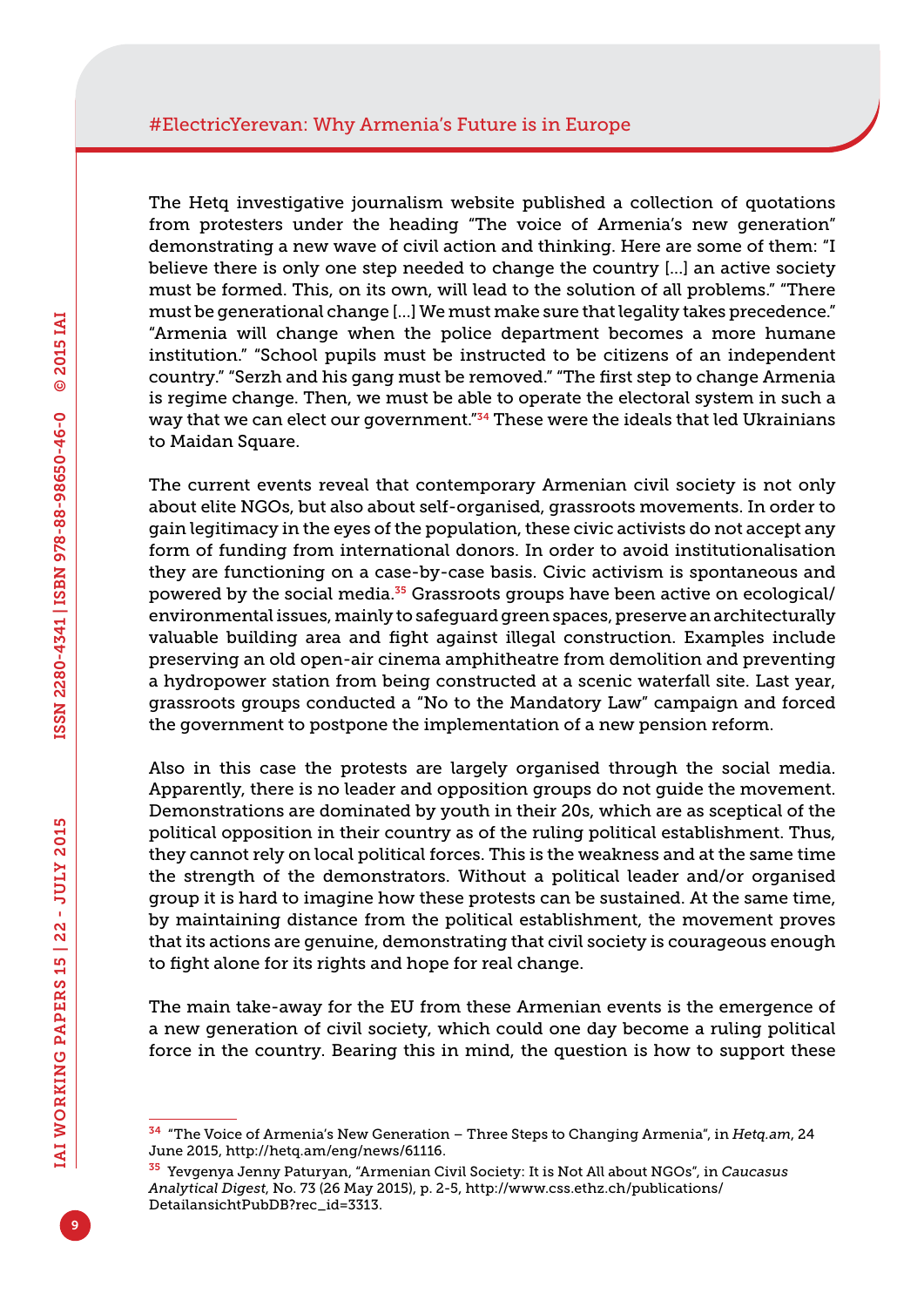young custodians of democracy. NGOs in Armenia have often been perceived as donor-driven and consequently not reliable actors. Therefore, it is risky for the EU to provide direct funding to grassroots movements. It could lead to their institutionalisation and delegitimise them in the public's eyes as real agents of change. Nonetheless, there could be still some indirect ways in order to support these developments. More Armenian students should enjoy the possibility to study in Europe than is now guaranteed through the Erasmus programme or by other European foundations. Furthermore, the EU can organise training courses in order to support capacity building of the youth movements in policy formulation, advocacy skills and active participation in decision-making. To this end, the EU should encourage dialogue between the Armenian government and grassroots movements and encourage the authorities to undertake legislative steps favouring public scrutiny of governance at central and local levels. More broadly, the EU should continue to emphasise democratic development and human rights issues in its relations with Armenia.

#### Conclusion

Even if Armenians reject parallels between "#ElecticYerevan" and Euromaidan, both Armenia and Ukraine enjoy a new generation ready to stand up for its rights in order to live in a better country based on Western values. A new sense of active citizenship has emerged demonstrating its force both on Freedom Square and in Baghramyan Avenue in the Armenian capital city Yerevan. Sooner or later, a new political elite will arise out of this civil society causing a shift in the country's domestic and foreign policy. Today, while it is hard to predict how the local protest could evolve, it is certain that Armenian youth with such a spirit of change is likely to look for a better future than a Soviet redux. Relations between Armenia and Russia are based on Armenia's security and economic concerns rather than on common values. This limits the future prospects of this alliance. The current demonstrations may not cause a breakthrough and immediate U-turn in Armenia's domestic and foreign policy priorities (as one cannot expect the Nagorno-Karabakh conflict or the Turkish-Armenian dispute to be solved in the short run), but the value system clash between Armenia and Russia is likely to come to the fore in due course.

Moscow understands that it is the Armenian youth's enthusiasm for change (and not for NATO and/or EU enlargement) that poses the gravest challenge to the Russian establishment. It is freedom of assembly, *per se*, as a democratic right that threatens Putin's regime. The Armenian protest, and the Russian reactions to it, is not really about the West posing security challenges to Russia, but it is all about post-Soviet countries opting for a European model of governance. This undermines the Kremlin's position in the region. That is why declaring some of these countries as buffer zones and blocking their NATO membership will not resolve the West's problem with the Kremlin. Thus, when the EU is revising its Neighbourhood Policy it is extremely important to factor-in the new reality emerging in some of its European partners: a new generation of a vibrant civil society willing to fight for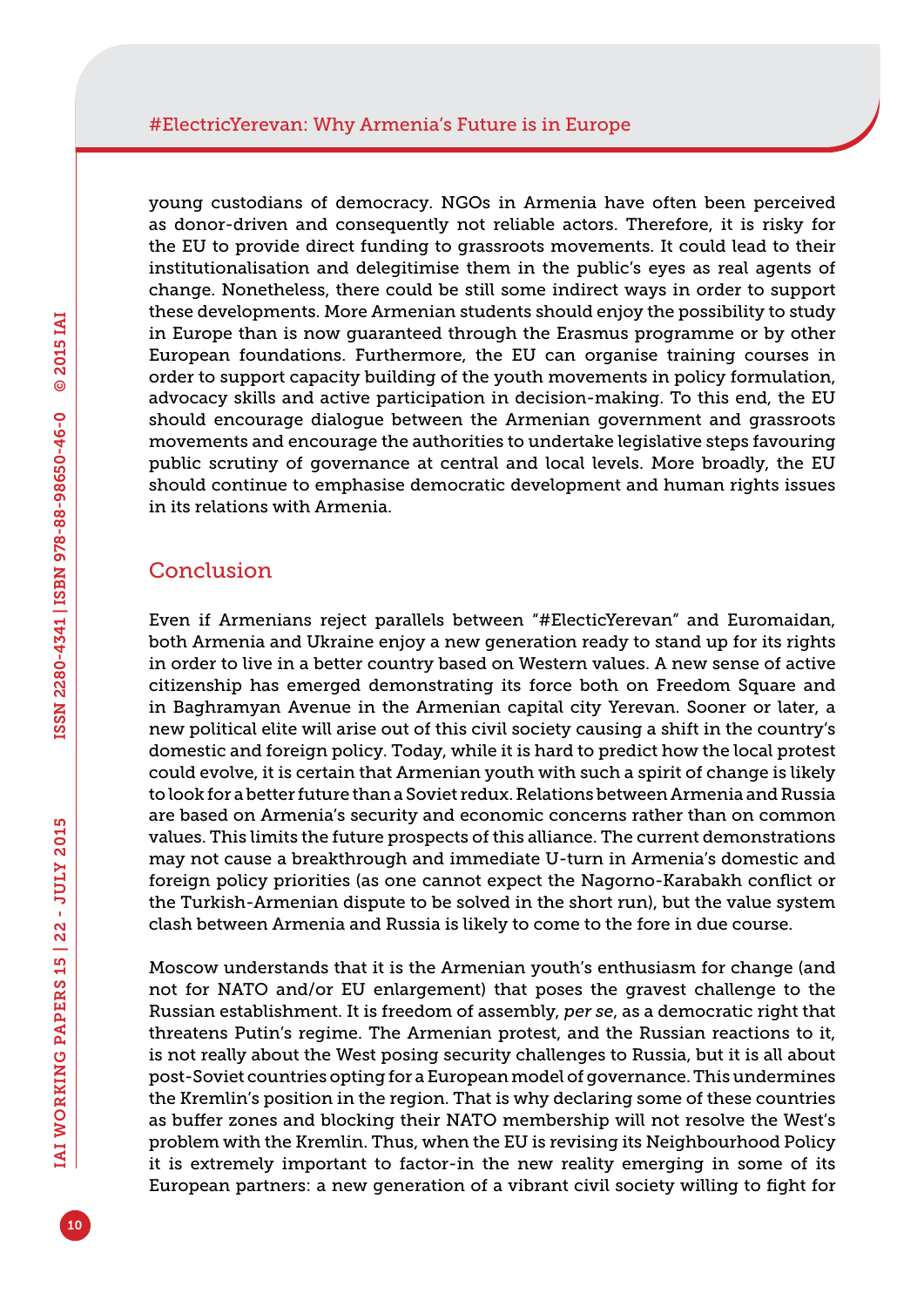#### #ElectricYerevan: Why Armenia's Future is in Europe

Western values. Any new strategy should be based on this very understanding and not on the illusion that with different security arrangements one can solve regional problems and accommodate the interests of all in the shared neighbourhood.

*Updated 13 July 2015*

11